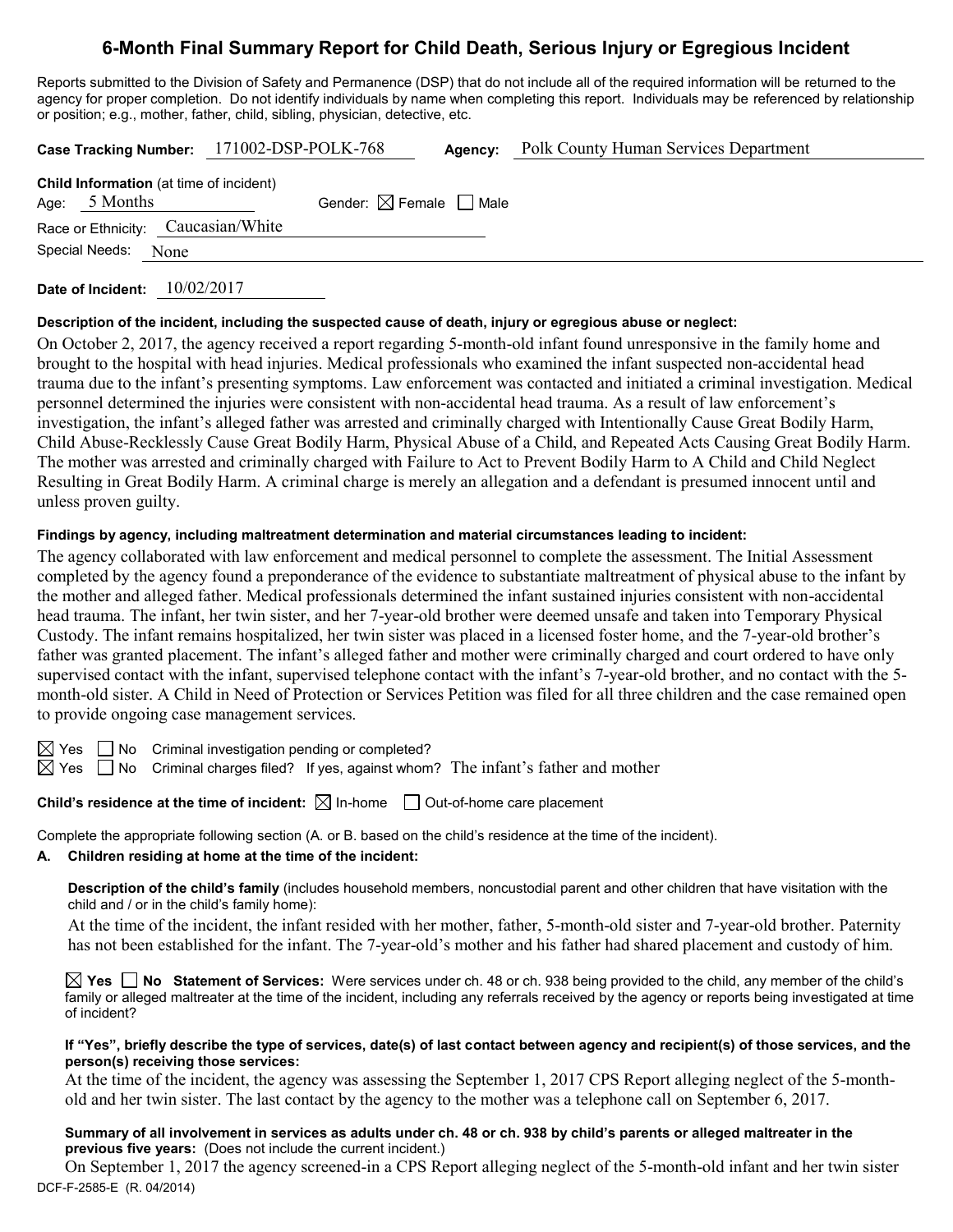by their mother. An assessment was completed by the agency and the allegations of neglect were unsubstantiated. A Child in Need of Protection or Services Petition was filed on October 26, 2017 regarding the physical abuse allegations from the CPS Report dated October 2, 2017 and the case remained open to provide ongoing case management services.

#### **Summary of actions taken by the agency under ch. 48, including any investigation of a report or referrals to services involving the child, any member of the child's family living in this household and the child's parents and alleged maltreater.** (Does not include the current incident.)

(Note: Screened out reports listed in this section may include only the date of the report, screening decision, and if a referral to services occurred at Access. Reports that do not constitute a reasonable suspicion of maltreatment or a reason to believe that the child is threatened with harm are not required to be screened in for an Initial Assessment, and no further action is required by the agency.) On September 28, 2017, the agency screened-out a CPS Report.

On September 1, 2017 the agency screened-in a CPS Report alleging neglect of the 5-month-old infant and her twin sister by their mother. An assessment was completed by the agency and the allegations of neglect were unsubstantiated. A Child in Need of Protection or Services Petition was filed on October 26, 2017 regarding the physical abuse allegations from the CPS Report dated October 2, 2017 and the case remained open to provide ongoing case management services.

On March 10, 2010, the agency screened-in a Services Report. The agency provided the family with referrals to community services.

## **Summary of any investigation involving the child, any member of the child's family and alleged maltreater conducted under ch. 48 and any services provided to the child and child's family since the date of the incident:**

The agency collaborated with law enforcement and medical personnel to complete the assessment. The Initial Assessment completed by the agency found a preponderance of the evidence to substantiate maltreatment of physical abuse to the infant by the mother and alleged father. Medical professionals determined the infant sustained injuries consistent with nonaccidental head trauma. The infant, her twin sister, and her 7-year-old brother were deemed unsafe and taken into Temporary Physical Custody. The infant remains hospitalized, her twin sister was placed in a licensed foster home, and the 7-year-old brother's father was granted placement. The infant's alleged father and mother were criminally charged and court ordered to have only supervised contact with the infant, supervised telephone contact with the infant's 7-year-old brother, and no contact with the 5-month-old sister. A Child in Need of Protection or Services Petition was filed for all three children and the case remained open to provide ongoing case management services.

# **B. Children residing in out-of-home care (OHC) placement at time of incident:**

## **Description of the OHC placement and basis for decision to place child there:**  $N/A$

# **Description of all other persons residing in the OHC placement home:**

 $N/A$ 

**Licensing history:** Including type of license, duration of license, summary of any violations by licensee or an employee of licensee or other actions that constitute a substantial failure to protect and promote the welfare of the child. N/A

## **Summary of any actions taken by agency in response to the incident:** (Check all that apply.)

| $\boxtimes$ | Screening of Access report                           | Attempted or successful reunification             |
|-------------|------------------------------------------------------|---------------------------------------------------|
|             | Protective plan implemented                          | Referral to services                              |
| $\boxtimes$ | Initial assessment conducted                         | Transportation assistance                         |
|             | Safety plan implemented                              | Collaboration with law enforcement                |
| $\boxtimes$ | Temporary physical custody of child                  | Collaboration with medical professionals          |
| $\boxtimes$ | Petitioned for court order / CHIPS (child in need of | Supervised visitation                             |
|             | protection or services)                              | Case remains open for services                    |
| $\boxtimes$ | Placement into foster home                           | Case closed by agency                             |
|             | <b>Placement with relatives</b>                      | Initiated efforts to address or enhance community |
| $\boxtimes$ | Ongoing Services case management                     | collaboration on CA/N cases                       |
|             |                                                      | Other (describe):                                 |
|             |                                                      |                                                   |